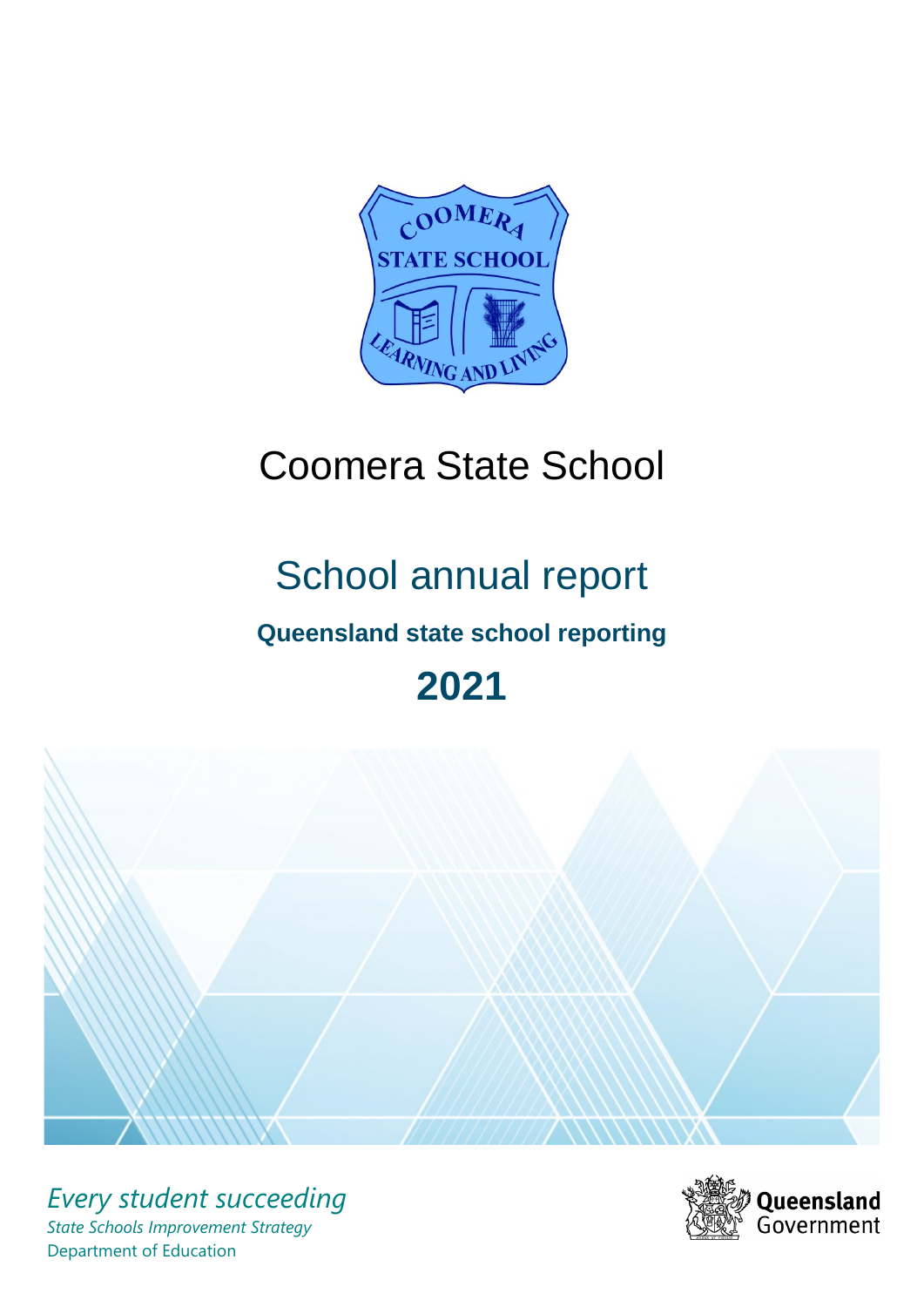**OFFICIAL – Public** Published as information source only. Public information used to create this report may not appear in this format in the public domain Please refer to disclaimer information.

#### **Contact details**

| <b>Postal Address</b> | Dreamworld Parkway Coomera 4209 |
|-----------------------|---------------------------------|
| <b>Phone</b>          | (07) 5519 6333                  |
| Fax                   | $(07)$ 5519 6300                |
| Email                 | principal@coomerass.eq.edu.au   |
| Website               | https://coomerass.eq.edu.au     |

#### **Disclaimer**

The materials presented in this report are distributed by the Department of Education (the department) as an information source only.

The information and data in this report is subject to change without notice.<br>The department makes no statements, representations, or warranties about the accuracy or completeness of, and you should not rely on, any informa report.

The department disclaim all responsibility and all liability (including without limitation, liability in negligence) for all expenses, losses, damages and costs you might incur as a result of the information in this report being inaccurate or incomplete in any way, and for any reason. Despite our best efforts, the department makes no warranties that the information in this report is free of infection by computer viruses or other contamination.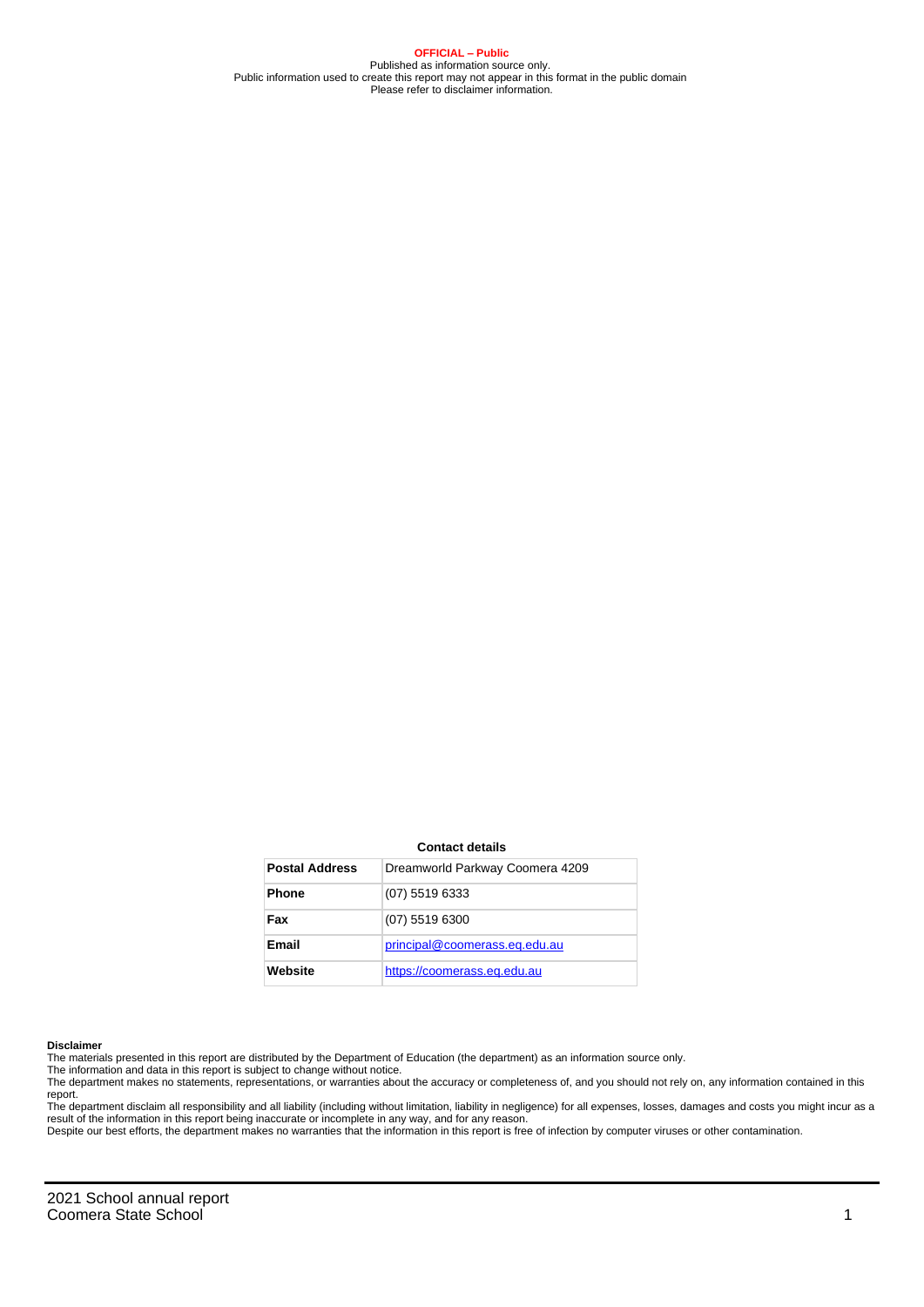| School context                   |                                                                                                                                                                                         |
|----------------------------------|-----------------------------------------------------------------------------------------------------------------------------------------------------------------------------------------|
| Coeducational or single sex      | Coeducational                                                                                                                                                                           |
| <b>Independent Public School</b> | No.                                                                                                                                                                                     |
| Year levels offered in 2021      | Early Childhood - Year 6                                                                                                                                                                |
| Webpages                         | Additional information about Queensland state schools is located on the:<br>My School website<br>Queensland Government data website<br>Queensland Government schools directory website. |

# **Characteristics of the student body**

### **Student enrolments**

#### **Table 1: Student enrolments by year level**

|                   |      | <b>February</b> |      |      | <b>August</b> |      |
|-------------------|------|-----------------|------|------|---------------|------|
| <b>Year Level</b> | 2019 | 2020            | 2021 | 2019 | 2020          | 2021 |
| <b>Prep Year</b>  | 56   | 73              | 70   | 56   | 75            | 71   |
| Year 1            | 100  | 57              | 71   | 99   | 58            | 67   |
| Year 2            | 90   | 88              | 53   | 89   | 88            | 55   |
| Year <sub>3</sub> | 94   | 84              | 85   | 92   | 82            | 83   |
| Year 4            | 87   | 80              | 74   | 83   | 78            | 74   |
| Year <sub>5</sub> | 98   | 76              | 75   | 90   | 72            | 70   |
| Year <sub>6</sub> | 90   | 84              | 71   | 82   | 79            | 69   |
| <b>Total</b>      | 615  | 542             | 499  | 591  | 532           | 489  |

Notes

1. Student counts include headcount of all full- and part-time students at the school.

## **Average class sizes**

#### **Table 2: Average class size information for each phase of schooling**

| <b>Year Levels</b> | 2019 | 2020 | 2021 |
|--------------------|------|------|------|
| Prep – Year 3      | 22   | 24   | 23   |
| Year 4 – Year 6    | 23   | 24   | 24   |

Notes

1. Classes are measured against the target of 25 students per teacher in Prep to Year 3 and Years 11 to 12, and target of 28 students per teacher in Years 4 to 10. Where composite classes exist across cohorts (e.g. Year 3/4) the class size targets would be the lower cohort target.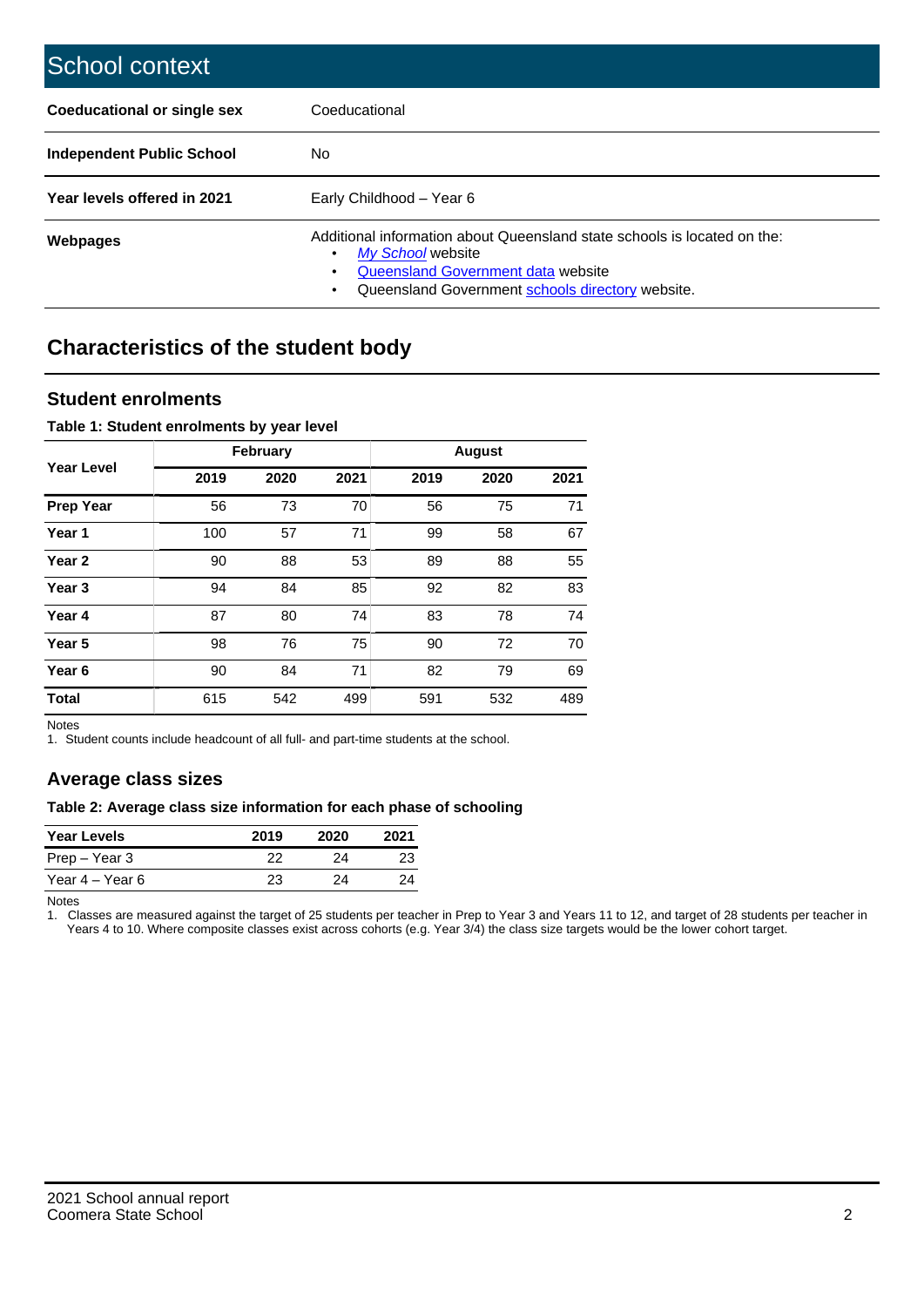## **Respectful relationships education**

To support students' learning, health and wellbeing all state schools are required to implement respectful relationships education through the Prep to Year 10 Australian Curriculum: Health and Physical Education and/or through school pastoral care programs across Prep to Year 12.

### **Parent, student and staff satisfaction**

Tables 3–5 show selected items from the Parent/Caregiver, Student and Staff School Opinion Surveys. In response to the COVID-19 health emergency, the annual school opinion surveys of students, teachers and staff were not administered in 2020. A new time series started in 2021 and data from this collection is not considered directly comparable with earlier collections due to significant methodology changes.

For state level information go to the **[School Opinion Survey](https://qed.qld.gov.au/publications/reports/statistics/schooling/schools/schoolopinionsurvey) webpage**.

#### **Table 3: Parent/Caregiver Survey**

| Percentage of parents/caregivers who agree <sup>1</sup> that:                                               | 2019  | 2020 | 2021  |
|-------------------------------------------------------------------------------------------------------------|-------|------|-------|
| This is a good school.                                                                                      | 82.8% |      | 91.5% |
| My child likes being at this school. <sup>2</sup>                                                           | 87.9% |      | 91.4% |
| My child feels safe at this school. <sup>2</sup>                                                            | 81.7% |      | 91.8% |
| My child's learning needs are being met at this school. <sup>2</sup>                                        | 93.2% |      | 88.9% |
| My child is making good progress at this school. <sup>2</sup>                                               | 95.0% |      | 95.0% |
| Teachers at this school expect my child to do his or her best. <sup>2</sup>                                 | 98.3% |      | 97.5% |
| Teachers at this school provide my child with useful feedback about his or her school<br>work. <sup>2</sup> | 96.6% |      | 94.9% |
| Teachers at this school motivate my child to learn. <sup>2</sup>                                            | 93.1% |      | 96.3% |
| Teachers at this school treat students fairly. <sup>2</sup>                                                 | 82.8% |      | 88.0% |
| I can talk to my child's teachers about my concerns. <sup>2</sup>                                           | 89.8% |      | 92.8% |
| This school works with me to support my child's learning. <sup>2</sup>                                      | 86.4% |      | 92.7% |
| This school takes parents' opinions seriously. <sup>2</sup>                                                 | 76.8% |      | 82.7% |
| Student behaviour is well managed at this school. <sup>2</sup>                                              | 73.3% |      | 81.7% |
| This school looks for ways to improve. <sup>2</sup>                                                         | 80.0% |      | 88.0% |
| This school is well maintained. <sup>2</sup>                                                                | 86.7% |      | 87.8% |

Notes

1. Agree represents the percentage of respondents who Somewhat Agree, Agree or Strongly Agree with the statement.

2. Nationally agreed parents/caregiver items.

3. DW = Data withheld to ensure confidentiality.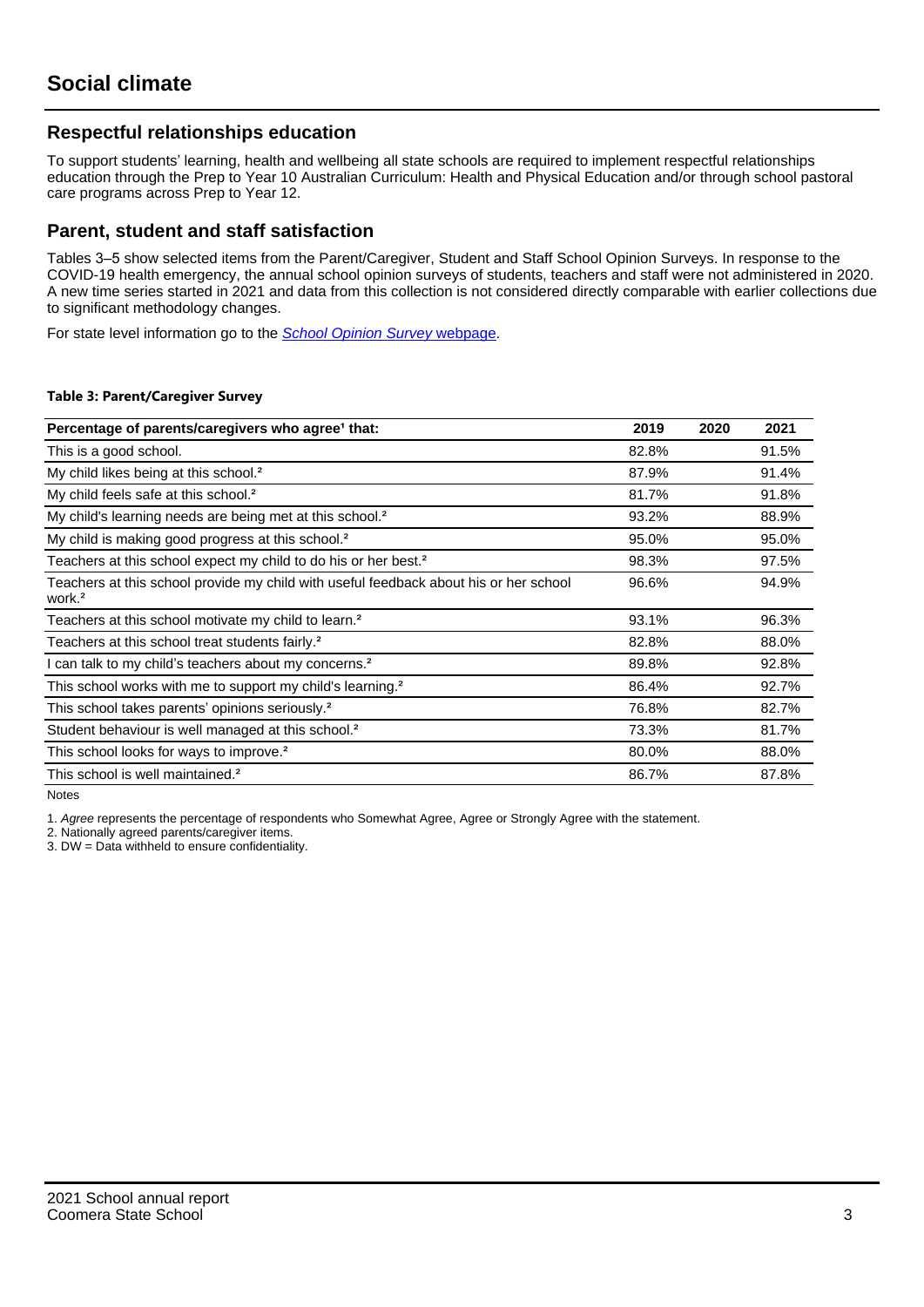#### **Table 4: Student Survey**

| Percentage of students who agree <sup>1</sup> that:                            | 2019  | 2020 | 2021  |
|--------------------------------------------------------------------------------|-------|------|-------|
| I like being at my school. <sup>2</sup>                                        | 91.1% |      | 75.3% |
| I feel safe at my school. <sup>2</sup>                                         | 88.0% |      | 81.3% |
| My teachers motivate me to learn. <sup>2</sup>                                 | 98.0% |      | 93.4% |
| My teachers expect me to do my best. <sup>2</sup>                              | 97.9% |      | 98.9% |
| My teachers provide me with useful feedback about my school work. <sup>2</sup> | 89.8% |      | 92.4% |
| Teachers at my school treat students fairly. <sup>2</sup>                      | 88.9% |      | 79.1% |
| I can talk to my teachers about my concerns. <sup>2</sup>                      | 82.3% |      | 78.9% |
| My school takes students' opinions seriously. <sup>2</sup>                     | 78.5% |      | 73.3% |
| Student behaviour is well managed at my school. <sup>2</sup>                   | 65.3% |      | 69.1% |
| My school looks for ways to improve. <sup>2</sup>                              | 93.7% |      | 92.4% |
| My school is well maintained. <sup>2</sup>                                     | 87.6% |      | 87.9% |
| My school gives me opportunities to do interesting things. <sup>2</sup>        | 88.8% |      | 85.7% |

Notes

1. Agree represents the percentage of respondents who Somewhat Agree, Agree or Strongly Agree with the statement.

2. Nationally agreed student items.

3. DW = Data withheld to ensure confidentiality.

#### **Table 5: Staff Survey**

| Percentage of staff who agree <sup>1</sup> that:                                                            | 2019   | 2020 | 2021   |
|-------------------------------------------------------------------------------------------------------------|--------|------|--------|
| I feel confident embedding Aboriginal and Torres Strait Islander perspectives across the<br>learning areas. | 92.1%  |      | 91.2%  |
| I enjoy working at this school. <sup>2</sup>                                                                | 97.3%  |      | 73.5%  |
| I feel this school is a safe place in which to work. <sup>2</sup>                                           | 93.2%  |      | 80.4%  |
| I receive useful feedback about my work at this school. <sup>2</sup>                                        | 90.5%  |      | 75.0%  |
| Students are encouraged to do their best at this school. <sup>2</sup>                                       | 100.0% |      | 100.0% |
| Students are treated fairly at this school. <sup>2</sup>                                                    | 90.1%  |      | 89.6%  |
| Student behaviour is well managed at this school. <sup>2</sup>                                              | 77.8%  |      | 81.3%  |
| Staff are well supported at this school. <sup>2</sup>                                                       | 94.4%  |      | 56.3%  |
| This school takes staff opinions seriously. <sup>2</sup>                                                    | 94.3%  |      | 65.3%  |
| This school looks for ways to improve. <sup>2</sup>                                                         | 98.6%  |      | 94.0%  |
| This school is well maintained. <sup>2</sup>                                                                | 90.5%  |      | 89.8%  |
| This school gives me opportunities to do interesting things. <sup>2</sup>                                   | 90.4%  |      | 74.5%  |

Notes

1. Agree represents the percentage of respondents who Somewhat Agree, Agree or Strongly Agree with the statement.

2. Nationally agreed staff items.

3. DW = Data withheld to ensure confidentiality.

## **Description of how this school manages non-attendance**

Queensland state schools manage non-attendance in line with the Queensland Department of Education procedures: [Managing Student Absences and Enforcing Enrolment and Attendance at State Schools](https://ppr.qed.qld.gov.au/pp/managing-student-absences-and-enforcing-enrolment-and-attendance-at-state-schools-procedure); and [Roll Marking in State Schools,](https://ppr.qed.qld.gov.au/pp/roll-marking-in-state-schools-procedure) which outline processes for managing and recording student attendance and absenteeism.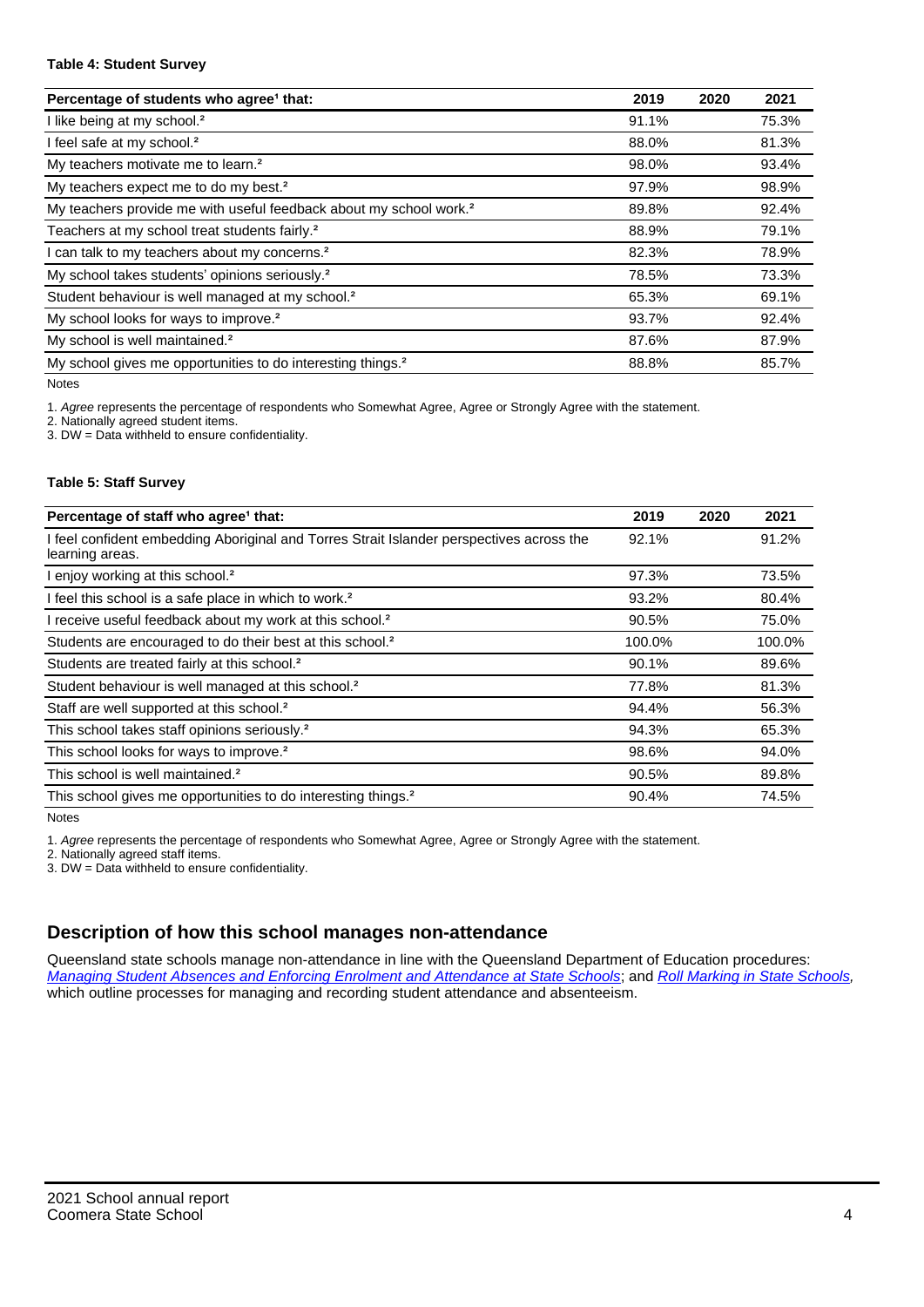## **School disciplinary absences**

#### **Table 6: Count of school disciplinary absences at this school**

| Type of school disciplinary absence | 2019 | 2020 | 2021          |
|-------------------------------------|------|------|---------------|
| Short suspension                    | 56   | 37   | 33            |
| Long suspension                     | O    |      | $\mathcal{P}$ |
| Exclusion                           |      |      |               |
| Total                               | 57   | 39   | 35            |

Notes

1. School disciplinary absence (SDA) data is a total of short suspensions (1–10 days), long suspensions (11–20 days), exclusions and cancellations. 2. The number of SDAs is not the number of students who received an SDA as one student may be suspended several times in a school year. Each time a student is suspended it is recorded as an additional SDA. The data does not reflect the outcomes of appeal decisions.

3. 2020 data was impacted by the COVID-19 health emergency. There were significantly fewer SDAs during the home-based learning period (the first five weeks of Term 2) compared to other years.

# **School funding**

## **School income broken down by funding source**

School income, reported by financial year accounting cycle using standardised national methodologies and broken down by funding source is available via the  $My$  School website.

#### **How to access our income details**

- 1. Click on the My School link <http://www.myschool.edu.au/>.
- 2. Enter the school name or suburb of the school you wish to search.

|  | Search by school name or suburb |  | <b>School sector</b> |  | $\sim$ and $\sim$ represents the set of $\sim$ | <b>State</b> |  |  |  |
|--|---------------------------------|--|----------------------|--|------------------------------------------------|--------------|--|--|--|
|--|---------------------------------|--|----------------------|--|------------------------------------------------|--------------|--|--|--|

3. Click on View School Profile to access the school's profile.



4. Click on Finances and select the appropriate year to view school financial information.

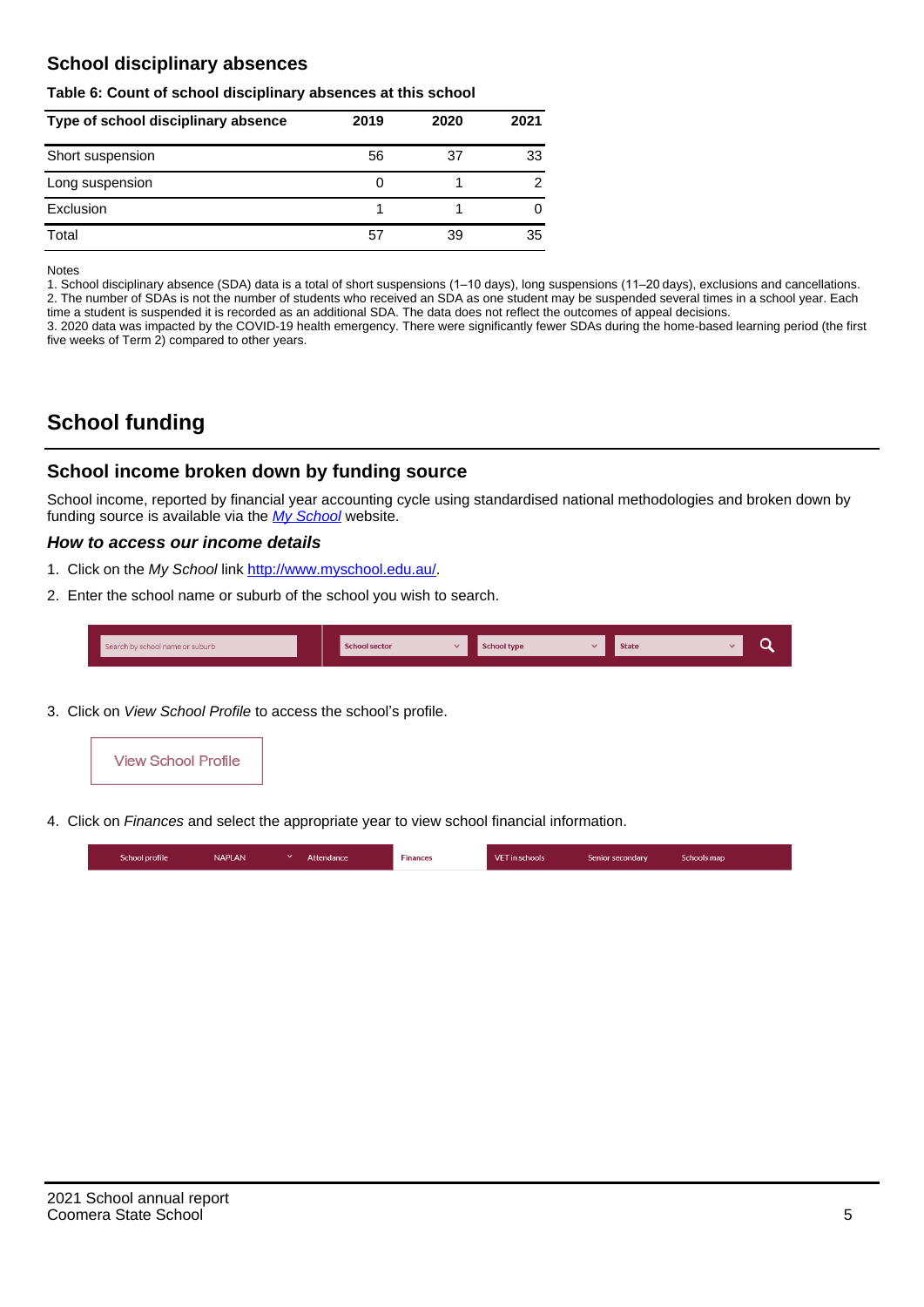# **Teacher standards and qualifications**

The Teacher registration eligibility requirements: Policy (p.1) states:

To be eligible for registration, a person must satisfy the Queensland College of Teachers (QCT) that they meet requirements regarding qualification and experience, or have otherwise met the requirements of the Australian Professional Standards for Teachers (APST). A person must also satisfy the QCT that they are suitable to teach and meet English language proficiency requirements. All these requirements are specified in the Act and the Education (Queensland College of Teachers) Regulation 2005 (the Regulation).

The qualifications required for teacher registration are successful completion of either -

- (a) a four-year initial teacher education program including teacher education studies of at least one year (e.g. a Bachelor of Education, or a double Bachelor degree in Science and Teaching) or
- (b) a one-year graduate initial teacher education program following a degree (e.g. a one-year Graduate Diploma of Education (Secondary) after a three-year Bachelor degree) or
- (c) another course of teacher education that the QCT is reasonably satisfied is the equivalent of (a) or (b). These are considered on a case-by-case basis.

For more information, please refer to the following link:

• <https://www.qct.edu.au/registration/qualifications>

# **Workforce composition**

## **Staff composition, including Indigenous staff**

#### **Table 7: Workforce composition for this school**

|                    |      | <b>Teaching staff</b> |      |      | Non-teaching staff |      | Indigenous staff |      |      |  |
|--------------------|------|-----------------------|------|------|--------------------|------|------------------|------|------|--|
| <b>Description</b> | 2019 | 2020                  | 2021 | 2019 | 2020               | 2021 | 2019             | 2020 | 2021 |  |
| Headcount          | 58   | 55                    | 52   | 47   | 43                 | 42   | <5               | <5   |      |  |
| <b>FTF</b>         | 51   | 47                    | 44   | 34   | 30                 | 30   | <5               | ה>   |      |  |

Notes

1. Teaching staff includes school leaders.

2. Indigenous refers to Aboriginal and Torres Strait Islander people of Australia.

3. FTE = full-time equivalent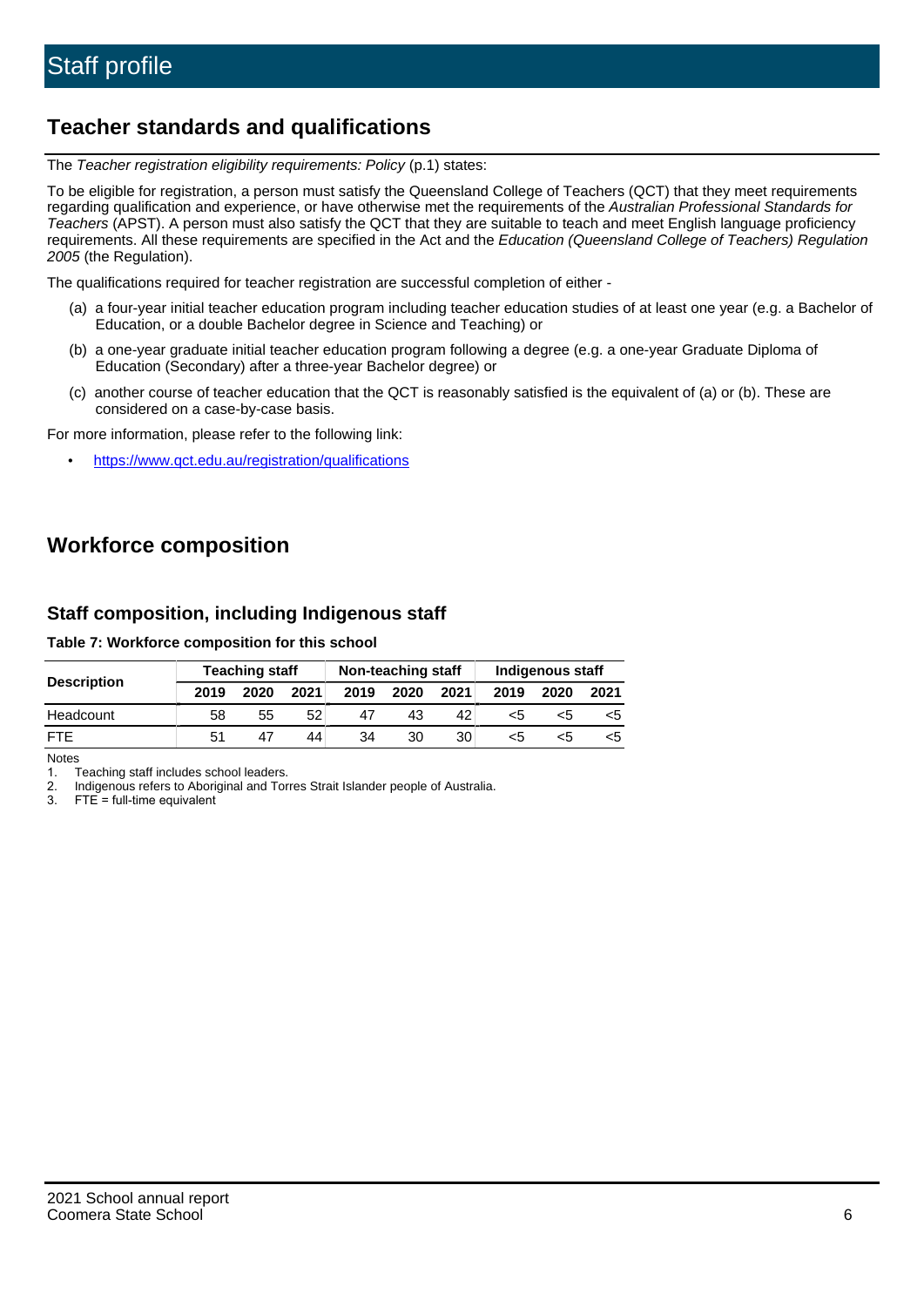# **Key student outcomes**

## **Student attendance**

Tables 8–9 show attendance rates at this school as percentages. In 2020, the COVID-19 health emergency affected student attendance in Queensland Government schools. Comparisons between 2020 and other years' attendance data should not be made.

#### **Table 8: Overall student attendance at this school**

| <b>Description</b>                                  | 2019 | 2020 | 2021 |
|-----------------------------------------------------|------|------|------|
| Overall attendance rate for students at this school | 93%  | 88%  | 89%  |

Notes

1. The attendance rate is the full- and part-time days attended as a percentage of enrolled school days.

2. Full-time students only.

#### **Table 9: Student attendance rates for each year level at this school**

| <b>Year Level</b> | 2019 | 2020 | 2021 |
|-------------------|------|------|------|
| Prep Year         | 94%  | 86%  | 89%  |
| Year <sub>1</sub> | 94%  | 90%  | 87%  |
| Year 2            | 94%  | 90%  | 91%  |
| Year 3            | 91%  | 91%  | 90%  |
| Year 4            | 92%  | 88%  | 90%  |
| Year 5            | 92%  | 87%  | 88%  |
| Year <sub>6</sub> | 94%  | 88%  | 86%  |

Notes

1. The attendance rate is the full- and part-time days attended as a percentage of enrolled school days.

2. Full-time students only.

3. DW = Data withheld to ensure confidentiality